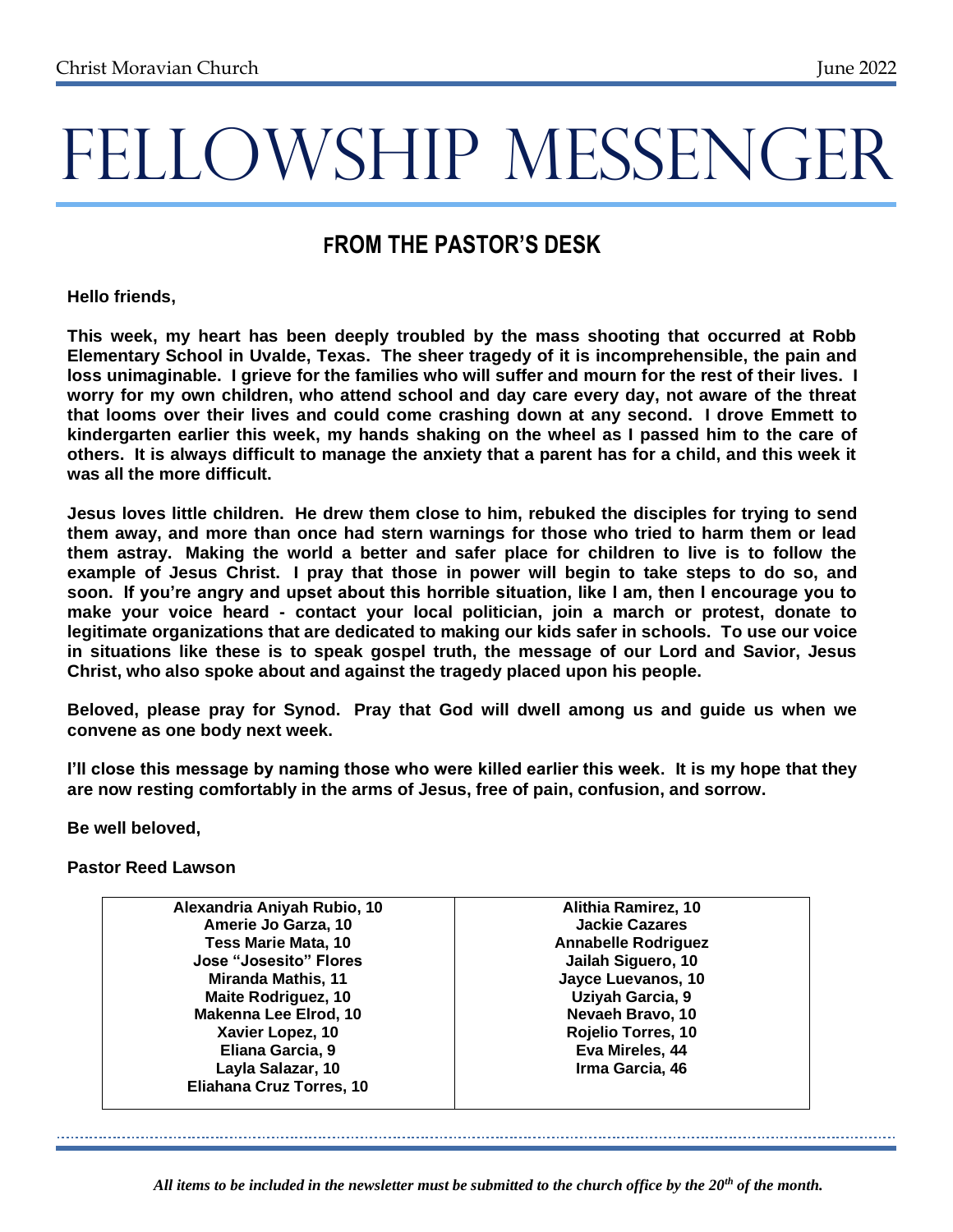## **News From the Leadership Board**

**The Leadership Board met May 9th at 7 PM in the Fellowship Building. Committee reports were given. The LB would like to thank all who participated in the Church Workday.**

**The next board meeting will be June 14 at 7 PM in the Fellowship Building.**

**=============================================**

## **Women's Fellowship News**

**Circle #1 met on Monday, May 23 at Noon in the Fellowship Building. Our next meeting will be on June 20 at Noon. Avis Gray will be the hostess.**

**The Women's Fellowship still has frozen chicken pies for sale (large - \$10 and small - \$5). Please see Kathy Conrad after church if you would like to purchase some pies or call the church office at 336-722-2007 and you may come by and pick up your pies between 9 AM and 1 PM, Monday through Friday.**

**SHARING BOX – The Sharing Box is a huge success. Thanks to all of you who continue to help keep it stocked**

**=======================================**

## **PENTECOST COMMUNION JUNE 5, 2022**

**We will be celebrating the Sacrament of Holy Communion on Sunday, June 5th in celebration of Pentecost. Pentecost is a Christian holy day that celebrates the coming of the Holy Spirit 40 days after Easter. Some Christian denominations consider it the "birthday" of the Christian church. We hope you will make plans to join us in worship on this Sunday!**



**We will recognize our graduates during the worship service on Sunday, June 5. Our graduates are:**

### **High School**

**Alexis Eaves West Forsyth High School**

**Rebecca Rath North Davidson High School**

> **Caleb Stephens Davie High School**

### **College**

**Emma LaBella University of NC at Greensboro**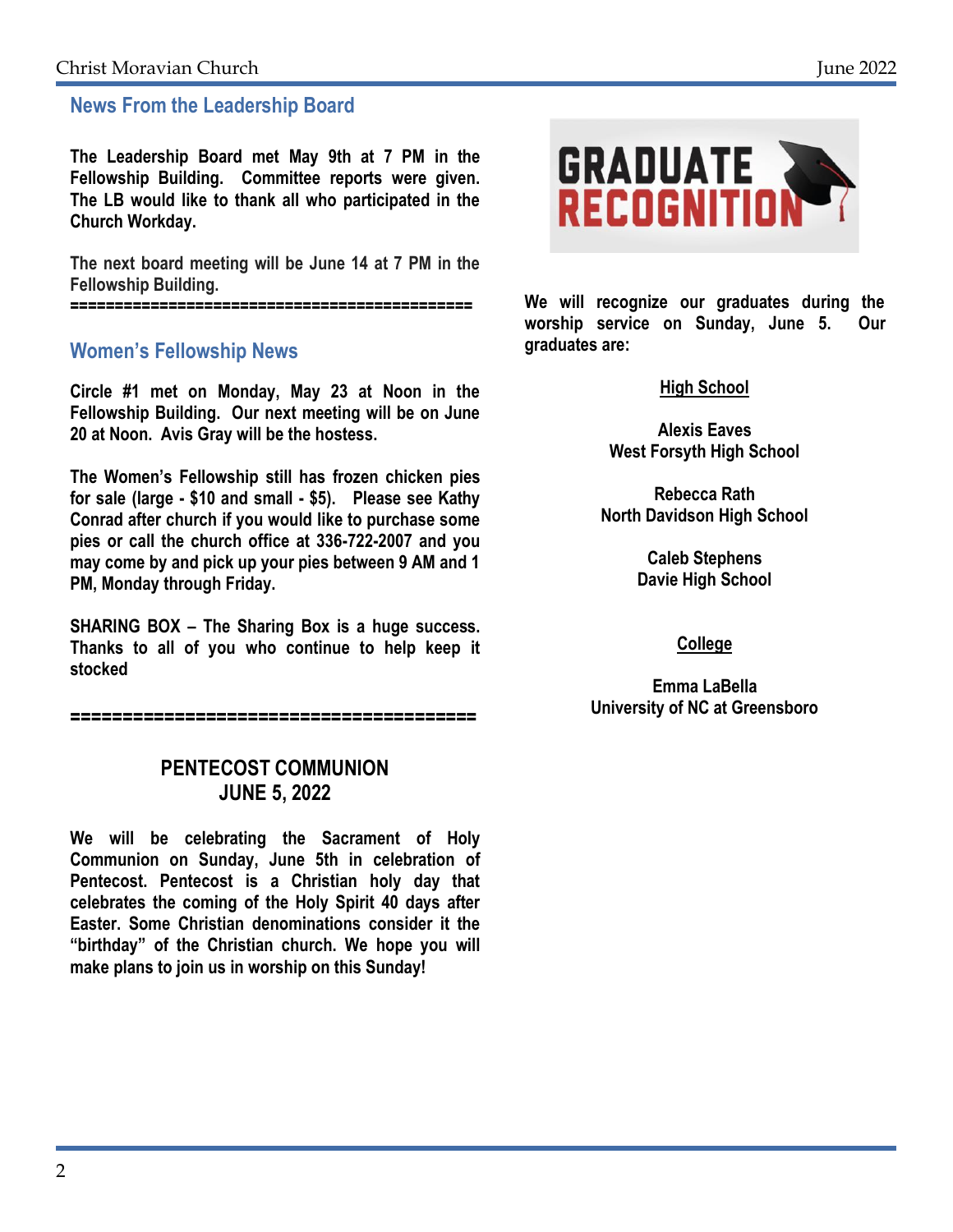# **Calendar of Events**

| 6/1  | <b>ALL DAY</b>     | 2022 SOUTHERN PROVINCE SYNOD (WSSU)            |
|------|--------------------|------------------------------------------------|
| 6/2  | <b>ALL DAY</b>     | 2022 SOUTHERN PROVINCE SYNOD (WSSU)            |
| 6/3  | <b>ALL DAY</b>     | 2022 SOUTHERN PROVINCE SYNOD (WSSU)            |
| 6/4  | <b>ALL DAY</b>     | 2022 SOUTHERN PROVINCE SYNOD (WSSU)            |
| 6/5  | $9:45$ am          | <b>Sunday School Opening</b>                   |
|      | $10:30$ am         | <b>Sunday School</b>                           |
|      | $11:00$ am         | <b>Worship: Day of Pentecost Communion/</b>    |
|      |                    | <b>Graduate Recognition</b>                    |
| 6/8  | $8:00 \text{ am}$  | Men's Breakfast (Cagney's)                     |
| 6/9  | $9:45$ am          | <b>Orchestra Practice (Sanctuary)</b>          |
| 6/12 | $9:45$ am          | <b>Sunday School Opening</b>                   |
|      | $10:00$ am         | <b>Sunday School</b>                           |
|      | $11:00$ am         | <b>Worship: Trinity Sunday</b>                 |
| 6/13 | $7:00$ pm          | Leadership Board Meeting (Fellowship Building) |
| 6/15 | $8:00$ am          | Men's Breakfast (Cagney's)                     |
| 6/19 | $9:45$ am          | <b>Sunday School Opening</b>                   |
|      | $10:30$ am         | <b>Sunday School</b>                           |
|      | $11:00$ am         | Worship: Second Sunday after Pentecost /       |
|      | 12:00 pm           | <b>Father's Day</b>                            |
|      |                    | Youth Lunch (Father;s Day)                     |
| 6/20 | $12:00 \text{ pm}$ | WF Circle #1 Meeting (Fellowship Building)     |
| 6/22 | $8:00$ am          | Men's Breakfast (Cagney's)                     |
| 6/23 | $7:00$ pm          | <b>Orchestra Practice (Sanctuary)</b>          |
| 6/26 | $9:45$ am          | <b>Sunday School Opening</b>                   |
|      | $10:00$ am         | <b>Sunday School</b>                           |
|      | $11:00$ am         | <b>Worship: Third Sunday after Pentecost</b>   |
| 6/29 | $8:00 \text{ am}$  | Men's Breakfast (Cagney's)                     |

# **Birthdays in June**

- **1 Linda Crater**
- **2 Elizabeth Peddycord & Amanda Sturgill**
- **3 Debbie Jones**
- **5 Kaleb Peddycord**
- **6 Heidi Wilmoth**
- **7 Kathy Wright**
- **15 Korbin Smith**
- **19 Joshua McCarn**
- **20 India Chitty**
- **22 Pat Kane & Lindsay Saunders**
- **24 Jake Conrad**
- **25 Doug Stutts**
- **28 Bradley Walker**

#### **==================================================**

### **MEMORIALS**

| In Memory of Elise Adams  | In Honor of Bob Peddycord |
|---------------------------|---------------------------|
| Alan & Jennie Calhoun     | Jo Brown                  |
| <b>Catherine Calloway</b> |                           |
| Rosena Sloan              |                           |
|                           |                           |

**==============================================**

### *FOOD COLLECTION FOR SUNNYSIDE MINISTRY*

*Please continue to bring your food donations for Sunnyside Ministry to each church service and place it in the collection bins. The need is great. Also, please check expiration dates on food you bring to donate.*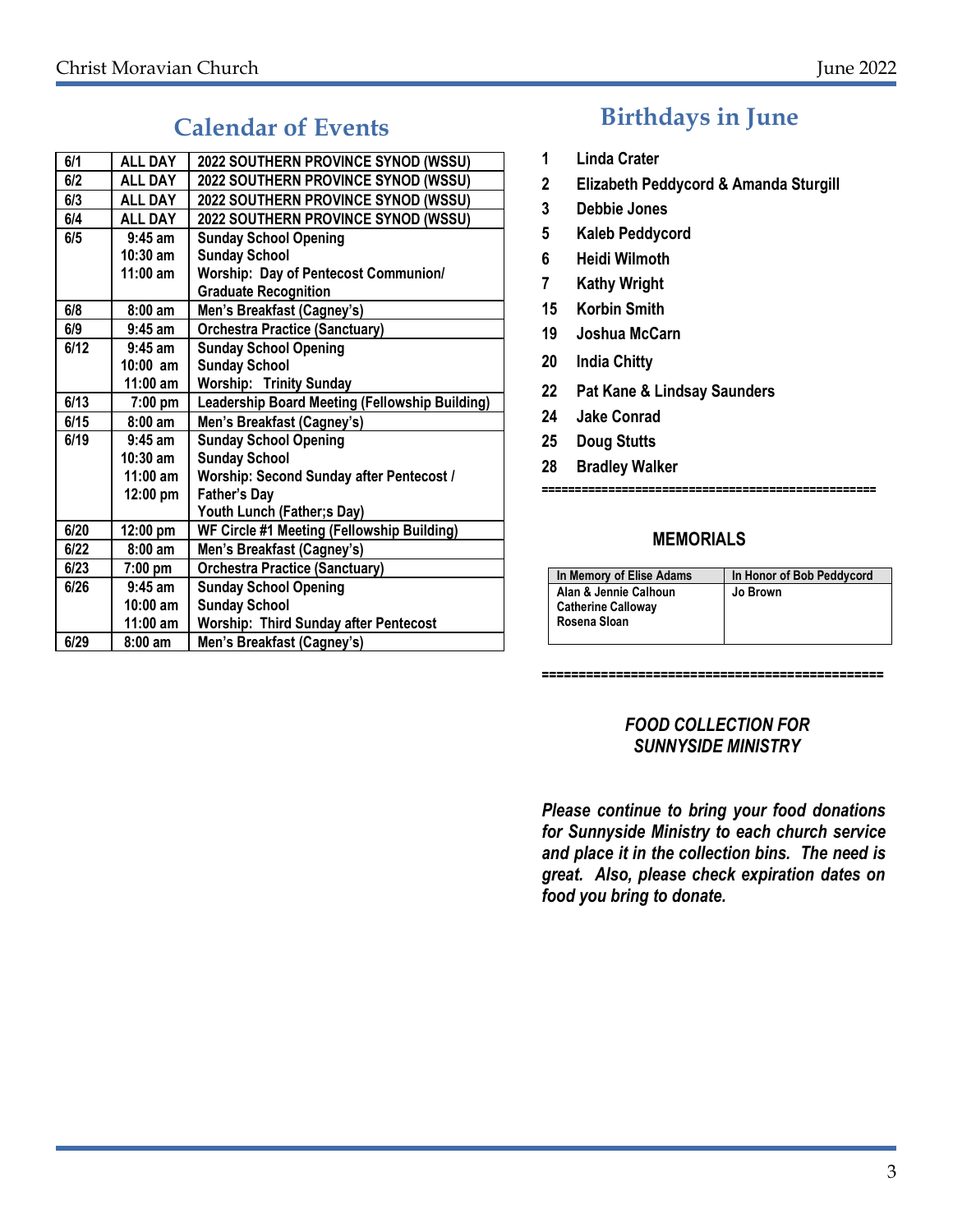

## **CE Committee Report;**

**The Youth would like to thank everyone for their support of our May Youth Lunch. We raised \$251 for the Outreach (Pastor's Discretionary) Account.**

**YOUTH LUNCH: The next Youth Lunch will be on Sunday, June 19 following the service. It will be a special menu in honor of Father's Day. The love offering will go to the Youth for their missions and programs. We hope everyone will join us and invite your friends and family.**

**CITY WITH DWELLINGS: City with Dwellings summer water donations will be starting up again this June. There will be a collection box in the resource room for monetary donations to go towards buying the water. If you wish to bring water to the church, please leave it in the church office or see Carol Johnson on Sundays after church. This mission project will go through September. The water will be delivered monthly. Please consider helping monthly with this project. City With Dwellings is a great outreach project for our congregation. They do a wonderful job of helping people help themselves. Water is a basic need the homeless community needs desperately. Thank you in advance for your willingness to help those in need.**

## **NEWS FROM KENYA**

**Greetings from Kenya,**

**I hope you are doing well. We as a family are doing well. The new baby boy, Ryan, is doing well. We want to thank you for your prayers and support for us.**

**Ray of Hope is also doing well. The new school term has started. We have added grade three to the school. There are 7 kids in that class. We are praying for more kids. The Ray of Hope kids have all reported back to school safely.**

**I would like to let you know that I am coming home August 16th through November 2nd. I will be coming alone. I will be staying with my mom during that time. I will be available to speak at your church. Just talk to my mom (Donna Tesh at [donnatesh63@gmail.com](mailto:donnatesh63@gmail.com) or 743-999-0389) or you can email me [\(mtesh63@gmail.com\)](mailto:mtesh63@gmail.com) to schedule a visit.**

 **From the Tesh family,**

 **(Michael, Ceci, Blessing, Love, & Ryan)**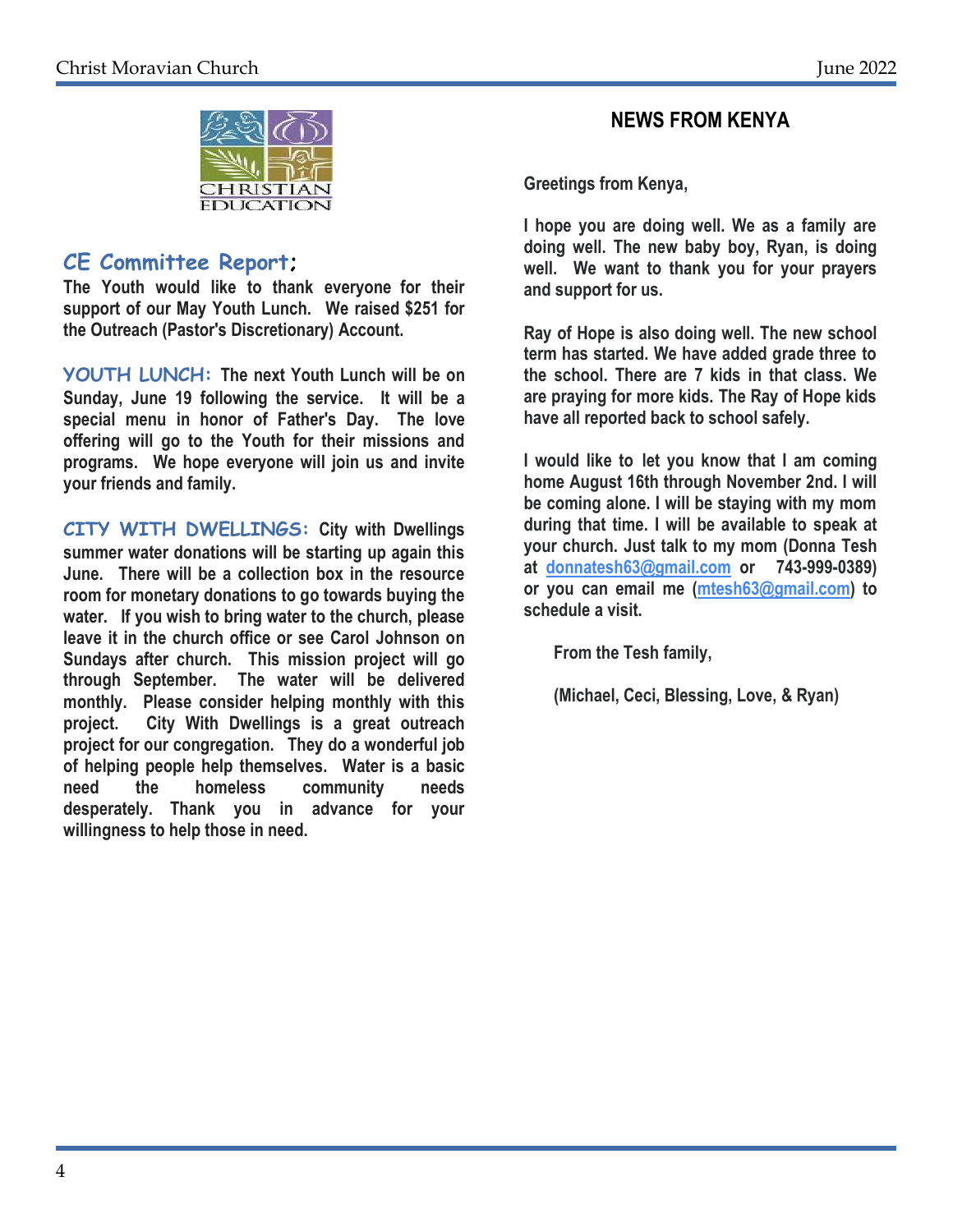#### CHRIST MORAVIAN CHURCH Treasurer's Report April 30, 2022

| <b>Account Balances (Actual Cash in bank or Investments):</b><br><b>BANK &amp; INVESTMENT ACCOUNTS FOR CHURCH OPERATIONS:</b> | 03/31/22                                                                           | 03/31/22              |
|-------------------------------------------------------------------------------------------------------------------------------|------------------------------------------------------------------------------------|-----------------------|
| <b>Operating Cash Account</b>                                                                                                 | 5,292.81                                                                           | 5,287.49              |
| Ameriprise Investment Account                                                                                                 | 341,967.46 321,301.92                                                              |                       |
| Money Market Account at First Horizon Bank                                                                                    | 104,444.25 97,345.92                                                               |                       |
| Moravian Ministry Foundation Investment Fund                                                                                  | 110,282.32110,282.32                                                               |                       |
| <b>TOTAL</b>                                                                                                                  |                                                                                    | 561,986.84 534,217.65 |
|                                                                                                                               | Less: Restrictions * (179,567.67) (179,567.67)<br>383,419.17<br>Use/Non-restricted | 354,649.98            |
| BANK ACCOUNTS OF OTHER GROUPS (NOT part of Operating Budget):                                                                 |                                                                                    |                       |
| Outreach (Pastor's Discretionary) Account                                                                                     | 2,113.02                                                                           | 361.16                |
| <b>Mission Account</b>                                                                                                        | 2,347.16                                                                           | 2,147.16              |
| <b>M Tesh Mission Account</b>                                                                                                 | 11,852.51                                                                          | 11,777.51             |
| <b>Christian Education Account</b>                                                                                            | 8,491.81                                                                           | 8,631.81              |
| <b>Youth Account</b>                                                                                                          | 3,726.74                                                                           | 4,241.74              |

### **RESTRICTIONS (Donor-restricted) \*:**

- Capital Improvement Fund of \$148,900.78 is spread among the Operating Account, Ameriprise Account (\$23,545.28) and Money Market Account (\$12,000)
- Organ Fund of \$24,051.75 in Money Market Fund
- Smaller Funds totaling \$1,719.68 in Operating Account (Choir, Lovefeast, Labyrinth)
- Basement Renovation Fund of \$4,895.46

#### **CAPITAL IMPROVEMENT EXPENDITURES:**

- \$6,505 to remove shrubbery from church property to aid in finding basement leakage issue (January)
- \$900 to an engineer to help identify the cause of the water issue in the basement (February)

#### **TRANSFERS:**

- \$12,000 in January from Money Market to Operating Account (\$6,505 for shrubbery removal & remaining \$5,495 for operating expenses)
- \$3,000 in April from Money Market to Outreach Account to cover disbursements during month (one time)
- \$4,100 in April from Money Market to Operating Account to cover operating expenses

**IMPORTANT NOTE:** If you give a cash donation (even if just a couple dollars), please put it in an offering envelope (located in the pews) with your name on the outside in order to receive credit for the contribution. The Leadership Board periodically reviews membership status which includes all 3 types of stewardship: time, talent and treasure.

Respectfully submitted **Sabrina L. Maksi Treasurer**